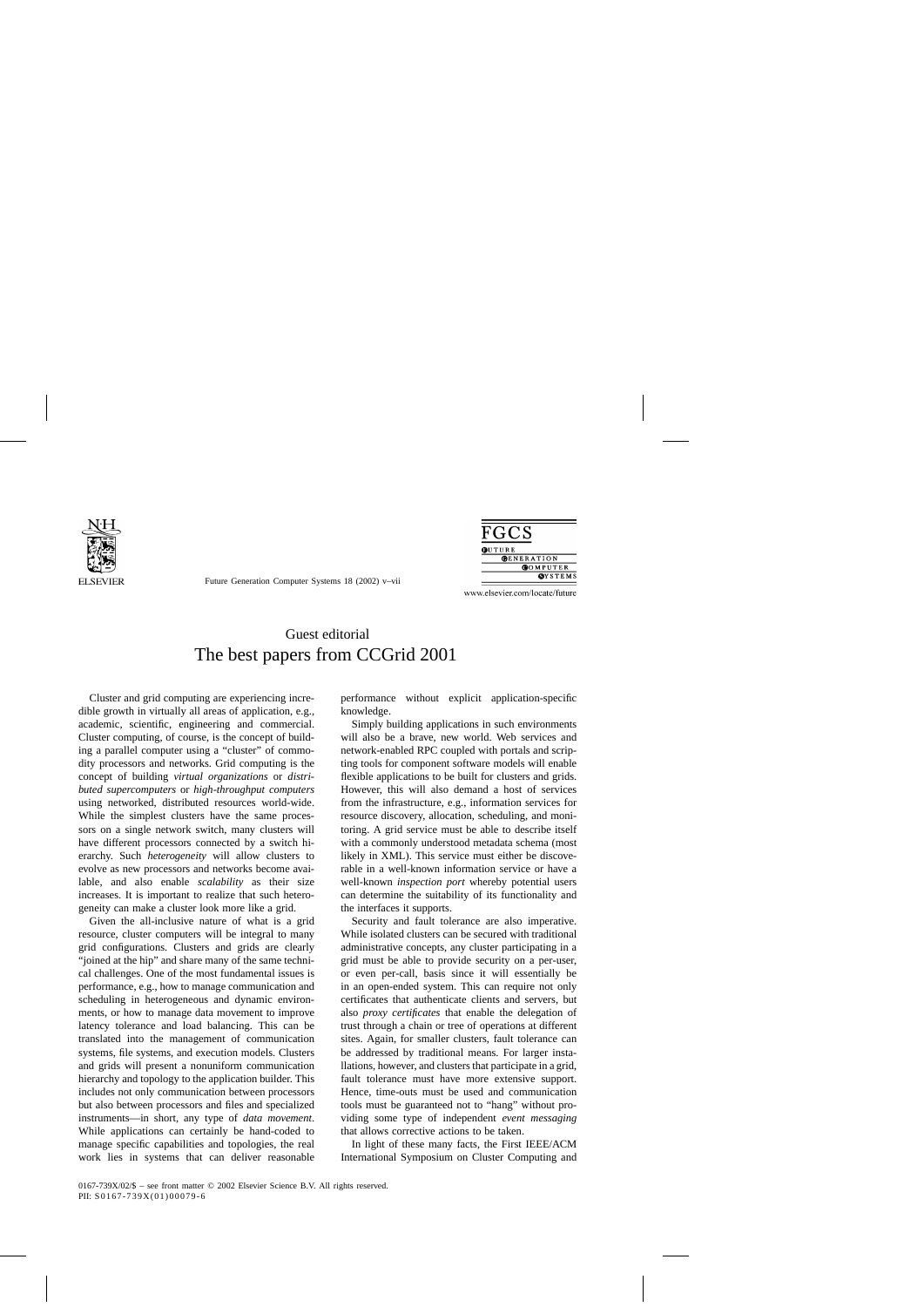the Grid (CCGrid 2001) was convened on May 15–18, 2001, to serve as the premier world forum for cluster and grid-related issues. CCGrid2001 is a new millennium symposium that has emerged as a follow up and merger of the Asia–Pacific International Symposium on Cluster Computing (APSCC 2000) held in Beijing, China and the International Workshop on Cluster Computing Technologies, Environments, and Applications (CC-TEA) series held in the United States for the past 4 years (1997–2000). CCGrid 2001 was hosted by the Queensland University of Technology (QUT) in Brisbane, Australia, and sponsored by the IEEE Task Force on Cluster Computing (TFCC). It was organized by the General Co-Chairs George Mohay (QUT) and Rajkumar Buyya (Monash University) with the Program Chair Paul Roe (QUT). Complete information is available at http://www. ccgrid.org.

Of the 48 technical papers presented at CCGrid 2001, this volume contains expanded, journal-length versions of the 10 best papers representing a crosssection of the issues facing cluster and grid computing—nominally five in the area of grid computing and five in the area of cluster computing—even through some papers overlap both areas significantly. While making such choices necessarily involves some subjective judgement, the following "VASE" criteria were applied (with a numerical rating from 1 to 10) to aid the selection process:

- *Vision*: did the paper present an overall vision for where a field is going?
- *Approach*: how convincing was the work presented in support of the vision?
- *Significance*: how important was the work presented to the long-term vision?
- *Exposition*: how well-written and understandable was the paper?

Many of the papers selected investigate aspects of performance, and specifically data movement. They also report on file systems, execution models, program development techniques and security.

*Optimizing execution of component-based applications using group instances* presents a *filter/stream framework* for data-intensive grid applications. The specific question investigated is the scheduling of filter groups and whether an existing filter should be reused or a new filter instantiated.

*KelpIO: a telescope-ready domain-specific I/O library for irregular block-structured applications* investigates the concept of using domain-specific I/O libraries, rather than language extensions, such that high-level source code optimizers can produce efficient I/O operations. The term "telescope-ready" refers to the notion of "telescoping languages" where one set of scripts and functionality "telescopes" into another using interprocedural compilation strategies to maintain performance.

*TACO—exploiting cluster networks for high-level collective operations* introduces a C++ template library for topologies and collections. While ordinary topologies, such as lists, trees, and meshes are possible, any topology can be defined by the user. A parallel traversal of distributed graphs is used to implement collective operations. Collections are also dynamic, i.e., new members may join existing collections.

*Latency hiding in dynamic partitioning and load balancing of grid applications* investigates a dynamic partitioning scheme to balance workloads, hide latencies, and minimize communication for adaptive mesh-based applications on the NASA Information Power Grid infrastructure. The MinEX partitioner operates in three phases, contraction, partitioning, and refinement, based on the criterion minimizing the application execution time rather than simply balancing the load at a given time.

*OPIOM: off-processor IO with Myrinet* looks at the hardware aspects of data movement by making disks closer to the network. Rather than serving disk data through a processor and its local memory to a remote consumer over the network, the OPIOM system inserts a new SCSI service in the Linux SCSI stack such that the PCI address in a SCSI request is actually that of a buffer in the Myrinet SRAM. This increases performance and decreases host overhead without additional hardware and cost.

*Armada: a parallel file system for computational grids*, on the one hand, describes a distributed file system for grids where the application can extensively control its behavior. A *harbor* consists of low-level functions that is typically hosted close to the physical location of a data store but can, in fact, be anywhere in between a client and the data. A *ship* in the Armada defines user-level functionality that can be moved between (executed at) different harbors.